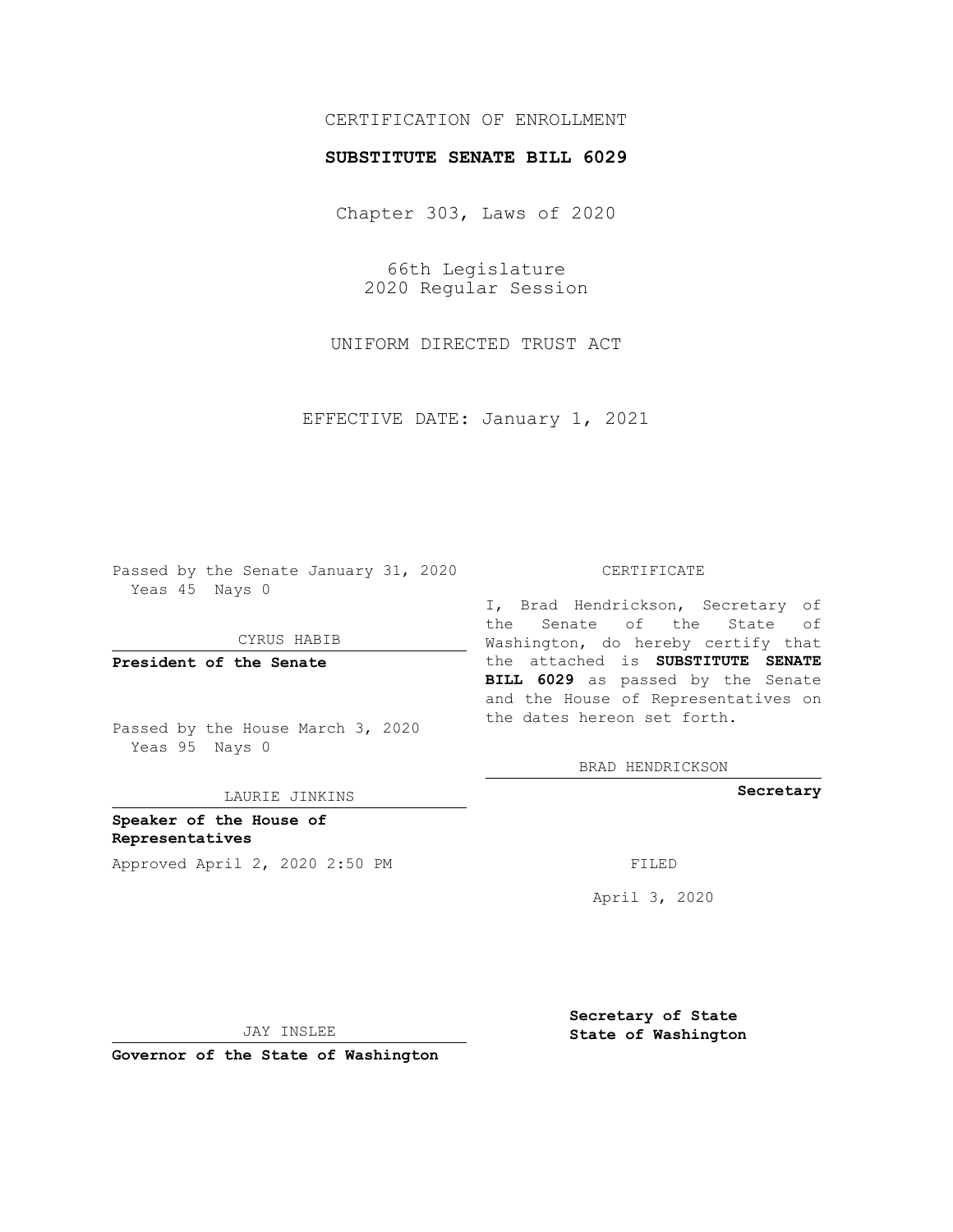### **SUBSTITUTE SENATE BILL 6029**

Passed Legislature - 2020 Regular Session

**State of Washington 66th Legislature 2020 Regular Session**

**By** Senate Law & Justice (originally sponsored by Senators Pedersen and Padden; by request of Uniform Law Commission)

READ FIRST TIME 01/17/20.

 AN ACT Relating to the uniform directed trust act; adding a new chapter to Title 11 RCW; repealing RCW 11.98A.010, 11.98A.020, 11.98A.030, 11.98A.040, 11.98A.050, 11.98A.060, 11.98A.070, 11.98A.080, 11.98A.090, 11.98A.100, 11.98A.110, 11.98A.120, and 5 11.98A.900; and providing an effective date.

6 BE IT ENACTED BY THE LEGISLATURE OF THE STATE OF WASHINGTON:

7 NEW SECTION. **Sec. 1.** SHORT TITLE. This chapter may be known and 8 cited as the uniform directed trust act.

9 NEW SECTION. **Sec. 2.** DEFINITIONS. The definitions in this 10 section apply throughout this chapter unless the context clearly 11 requires otherwise.

 (1) "Breach of trust" includes a violation by a trust director or trustee of a duty imposed on that director or trustee by the terms of the trust, this chapter, or law of this state other than this chapter 15 pertaining to trusts.

16 (2) "Directed trust" means a trust for which the terms of the 17 trust grant a power of direction.

18 (3) "Directed trustee" means a trustee that is subject to a trust 19 director's power of direction.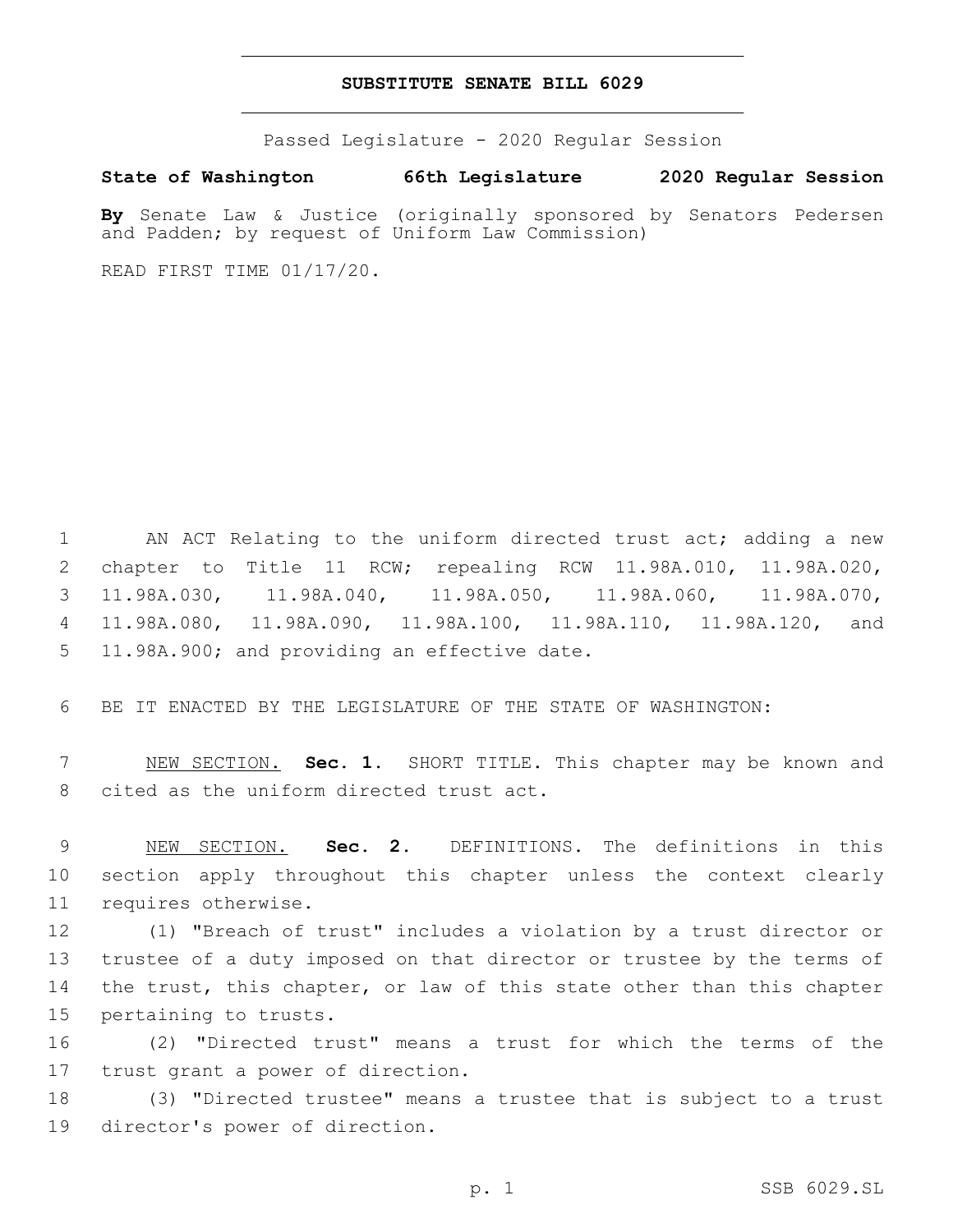(4) "Person" means an individual, estate, business or nonprofit entity, public corporation, government or governmental subdivision, 3 agency, or instrumentality, or other legal entity.

 (5) "Power of direction" means a power over a trust granted to a person by the terms of the trust to the extent the power is exercisable while the person is not serving as a trustee. The term includes a power over the investment, management, or distribution of trust property or other matters of trust administration. The term excludes the powers described in section 5(2) of this act.

 (6) "Settlor" means a person, including a testator, that creates, 11 or contributes property to, a trust. If more than one person creates 12 or contributes property to a trust, each person is a settlor of the portion of the trust property attributable to that person's contribution except to the extent another person has the power to 15 revoke or withdraw that portion.

 (7) "State" means a state of the United States, the District of Columbia, Puerto Rico, the United States Virgin Islands, or any other territory or possession subject to the jurisdiction of the United 19 States.

(8) "Terms of a trust" means:20

 (a) Except as otherwise provided in (b) of this subsection, the manifestation of the settlor's intent regarding a trust's provisions 23 as:

24 (i) Expressed in the trust instrument; or

 (ii) Established by other evidence that would be admissible in a 26 judicial proceeding; or

 (b) The trust's provisions as established, determined, or amended 28 by:

 (i) A trustee or trust director in accordance with applicable law;30

31 (ii) Court order; or

 (iii) A nonjudicial settlement agreement under chapter 11.96A 33 RCW.

 (9) "Trust director" means a person that is granted a power of direction by the terms of a trust to the extent the power is exercisable while the person is not serving as a trustee. The person is a trust director whether or not the terms of the trust refer to the person as a trust director and whether or not the person is a 39 beneficiary or settlor of the trust.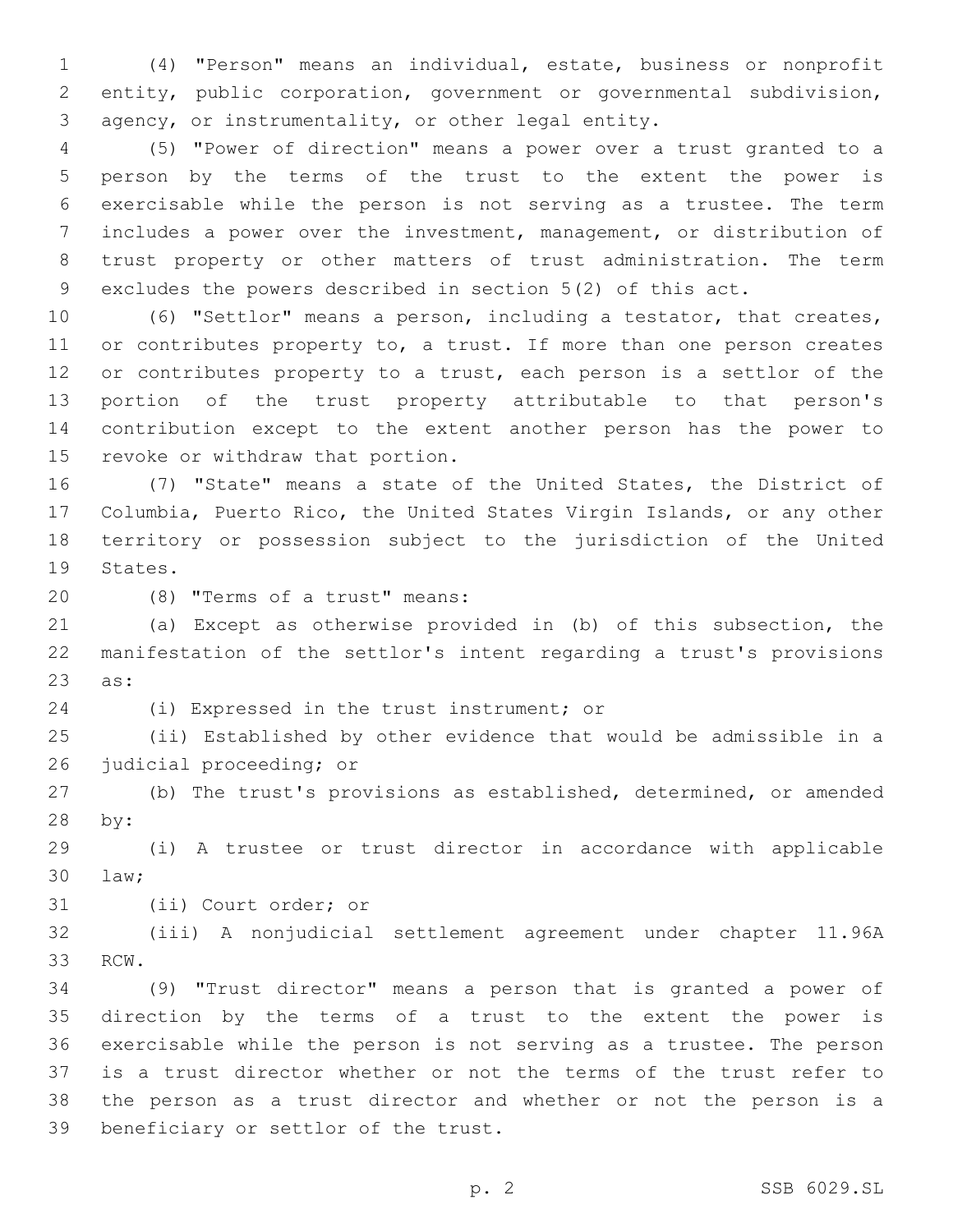(10) "Trustee" includes an original, additional, and successor 2 trustee, and a cotrustee.

 NEW SECTION. **Sec. 3.** APPLICATION—PRINCIPAL PLACE OF ADMINISTRATION. (1) This chapter applies to a trust, whenever created, that has its principal place of administration in this state, subject to the following rules:

 (a) If the trust was created before the effective date of this section, this chapter applies only to a decision or action occurring 9 on or after the effective date of this section.

 (b) If the principal place of administration of the trust is changed to this state on or after the effective date of this section, this chapter applies only to a decision or action occurring on or 13 after the date of the change.

 (2) Without precluding other means to establish a sufficient connection with the designated jurisdiction in a directed trust, terms of the trust which designate the principal place of administration of the trust are valid and controlling if:

 (a) A trustee's principal place of business is located in or a trustee is a resident of the designated jurisdiction;

 (b) A trust director's principal place of business is located in or a trust director is a resident of the designated jurisdiction; or

 (c) All or part of the administration occurs in the designated 23 jurisdiction.

 NEW SECTION. **Sec. 4.** COMMON LAW AND PRINCIPLES OF EQUITY. The common law and principles of equity supplement this chapter, except to the extent modified by this chapter or law of this state other than this chapter.

 NEW SECTION. **Sec. 5.** EXCLUSIONS. (1) In this section, "power of appointment" means a power that enables a person acting in a nonfiduciary capacity to designate a recipient of an ownership interest in or another power of appointment over trust property.

32 (2) This chapter does not apply to a:

33 (a) Power of appointment;

(b) Power to appoint or remove a trustee or trust director;

 (c) Power of a settlor over a trust to the extent the settlor has 36 a power to revoke the trust;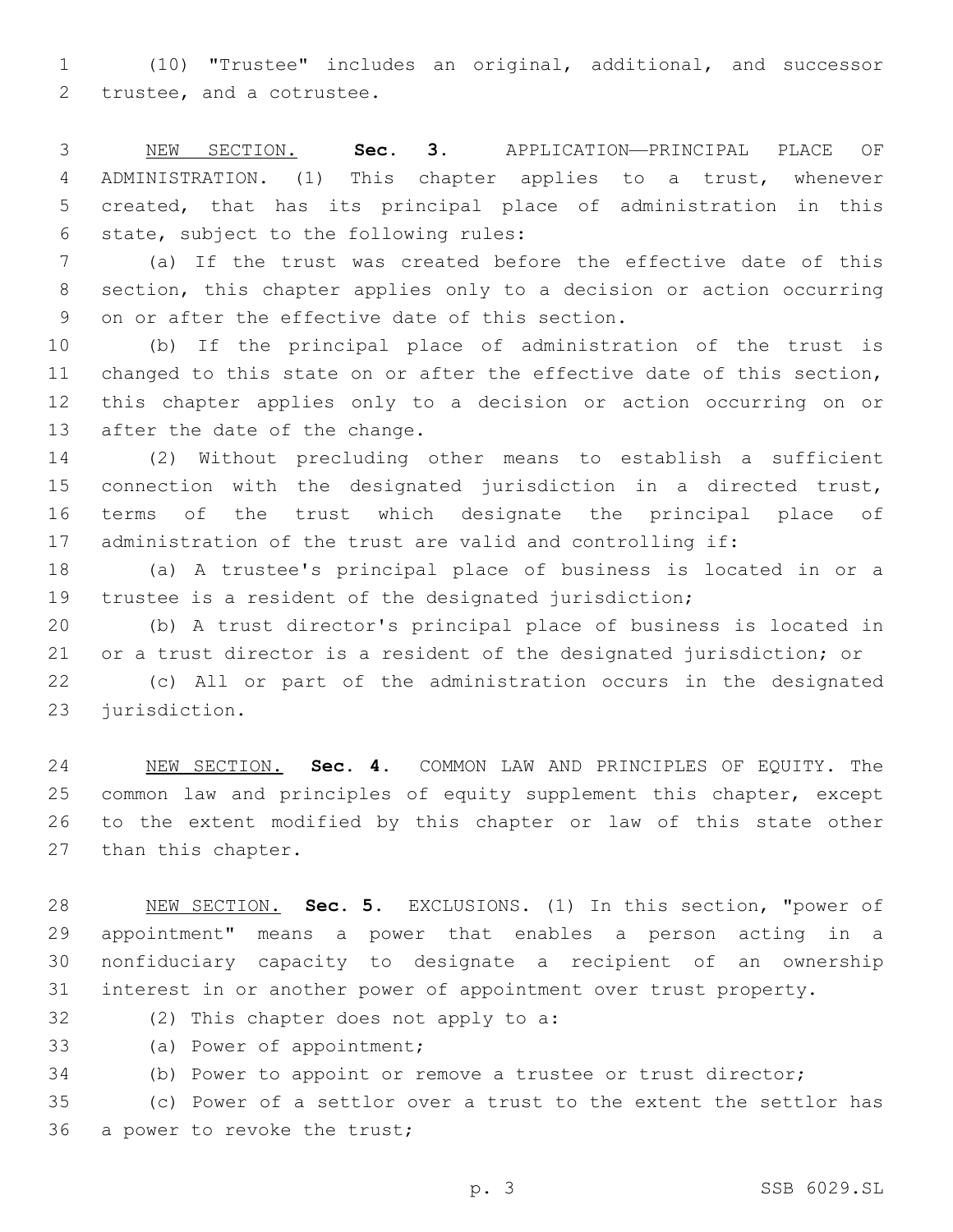(d) Power of a beneficiary over a trust to the extent the exercise or nonexercise of the power affects the beneficial interest 3 of:

(i) The beneficiary; or4

 (ii) Another beneficiary represented by the beneficiary with respect to the exercise or nonexercise of the power; or

7 (e) Power over a trust if:

 (i) The terms of the trust provide that the power is held in a 9 nonfiduciary capacity; and

 (ii) The power must be held in a nonfiduciary capacity to achieve the settlor's tax objectives under the federal internal revenue code of 1986, as amended, as of the effective date of this section.

 (3) Unless the terms of a trust provide otherwise, a power granted to a person to designate a recipient of an ownership interest in or power of appointment over trust property which is exercisable while the person is not serving as a trustee is a power of 17 appointment and not a power of direction.

 NEW SECTION. **Sec. 6.** POWERS OF TRUST DIRECTOR. (1) Subject to section 7 of this act, the terms of a trust may grant a power of direction to a trust director.

(2) Unless the terms of a trust provide otherwise:

 (a) A trust director may exercise any further power appropriate to the exercise or nonexercise of a power of direction granted to the director under subsection (1) of this section; and

 (b) Trust directors with joint powers must act by majority 26 decision.

 NEW SECTION. **Sec. 7.** LIMITATIONS ON TRUST DIRECTOR. A trust director is subject to the same rules as a trustee in a like position and under similar circumstances in the exercise or nonexercise of a power of direction or further power under section 6(2)(a) of this act regarding:

 (1) A payback provision in the terms of a trust necessary to comply with the reimbursement requirements of medicaid law in section 1917 of the social security act, 42 U.S.C. Sec. 1396p(d)(4)(A), as amended, as of the effective date of this section; and

36 (2) A charitable interest in the trust.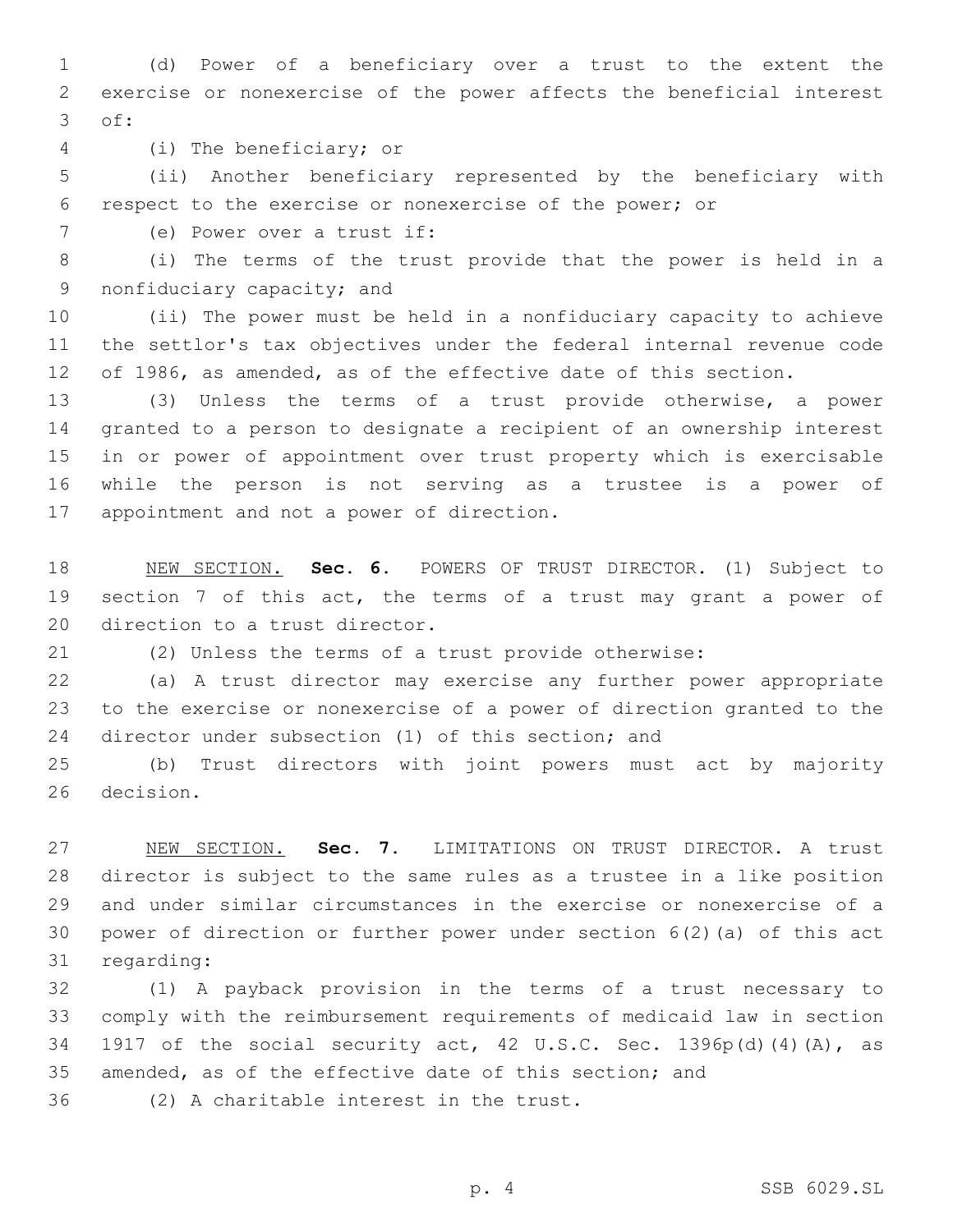NEW SECTION. **Sec. 8.** DUTY AND LIABILITY OF TRUST DIRECTOR. (1) Subject to subsection (2) of this section, with respect to a power of direction or further power under section 6(2)(a) of this act:

 (a) A trust director has the same fiduciary duty and liability in 5 the exercise or nonexercise of the power:

 (i) If the power is held individually, as a sole trustee in a 7 like position and under similar circumstances; or

 (ii) If the power is held jointly with a trustee or another trust director, as a cotrustee in a like position and under similar 10 circumstances; and

 (b) The terms of the trust may vary the director's duty or liability to the same extent the terms of the trust could vary the duty or liability of a trustee in a like position and under similar 14 circumstances.

 (2) Unless the terms of a trust provide otherwise, if a trust director is licensed, certified, or otherwise authorized or permitted by law other than this chapter to provide health care in the ordinary course of the director's business or practice of a profession, to the extent the director acts in that capacity, the director has no duty 20 or liability under this chapter.

 (3) The terms of a trust may impose a duty or liability on a trust director in addition to the duties and liabilities under this 23 section.

 NEW SECTION. **Sec. 9.** DUTY AND LIABILITY OF DIRECTED TRUSTEE. (1) Subject to subsection (2) of this section, a directed trustee shall take reasonable action to comply with a trust director's exercise or nonexercise of a power of direction or further power under section 6(2)(a) of this act, and the trustee is not liable for the action.

 (2) A directed trustee must not comply with a trust director's exercise or nonexercise of a power of direction or further power under section 6(2)(a) of this act to the extent that by complying the 33 trustee would engage in willful misconduct.

 (3) An exercise of a power of direction under which a trust director may release a trustee or another trust director from liability for breach of trust is not effective if:

 (a) The breach involved the trustee's or other director's willful 38 misconduct;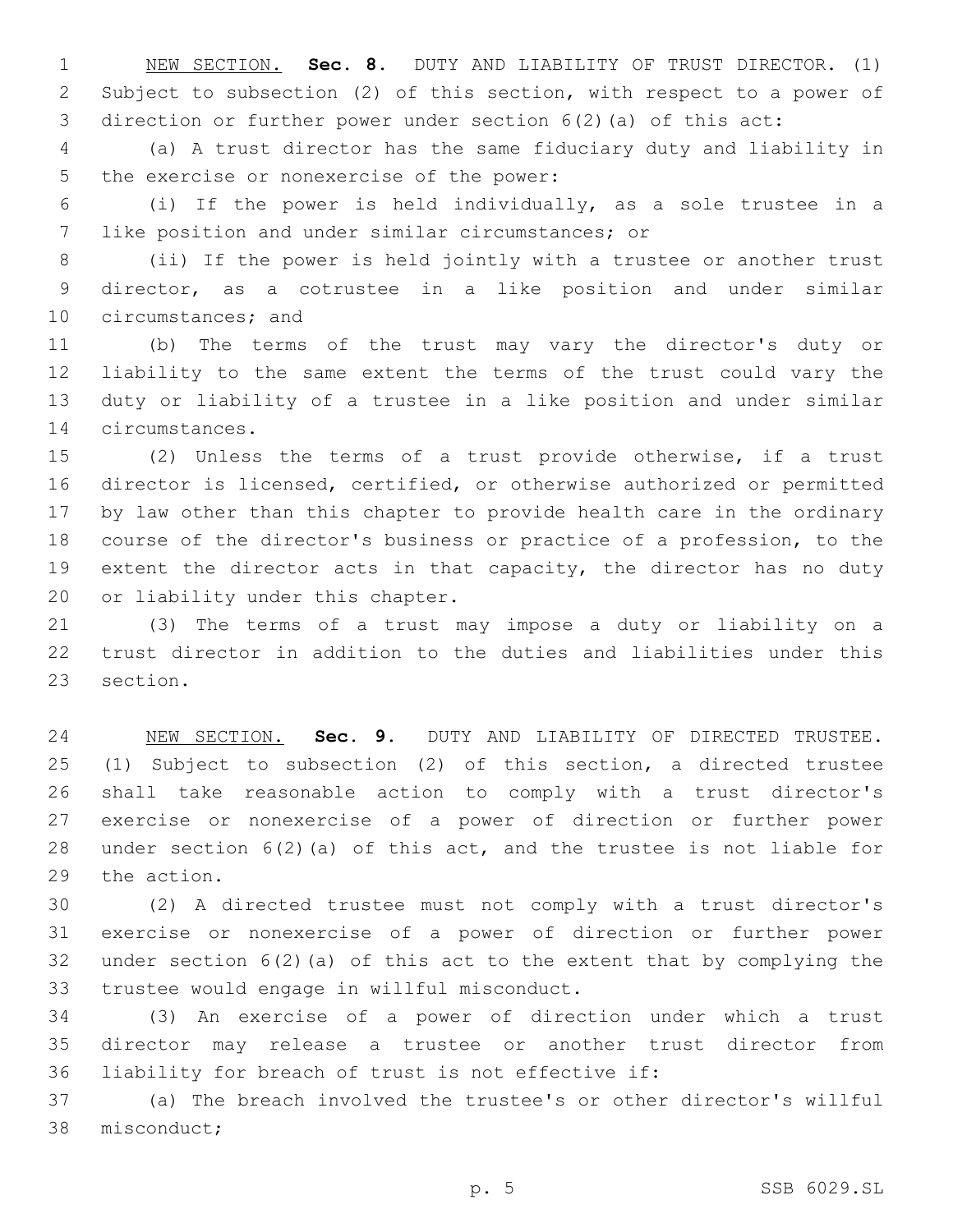(b) The release was induced by improper conduct of the trustee or 2 other director in procuring the release; or

 (c) At the time of the release, the director did not know the 4 material facts relating to the breach.

 (4) A directed trustee that has reasonable doubt about its duty under this section may petition the superior court for instructions in the county where venue lies for the trust under RCW 11.96A.050.

 (5) The terms of a trust may impose a duty or liability on a directed trustee in addition to the duties and liabilities under this 10 section.

 NEW SECTION. **Sec. 10.** DUTY TO PROVIDE INFORMATION TO TRUST DIRECTOR OR TRUSTEE. (1) Subject to section 11 of this act, a trustee shall provide information to a trust director to the extent the information is reasonably related both to:

15 (a) The powers or duties of the trustee; and

16 (b) The powers or duties of the director.

 (2) Subject to section 11 of this act, a trust director shall provide information to a trustee or another trust director to the extent the information is reasonably related both to:

20 (a) The powers or duties of the director; and

(b) The powers or duties of the trustee or other director.

 (3) A trustee that acts in reliance on information provided by a trust director is not liable for a breach of trust to the extent the breach resulted from the reliance, unless by so acting the trustee 25 engages in willful misconduct.

 (4) A trust director that acts in reliance on information provided by a trustee or another trust director is not liable for a breach of trust to the extent the breach resulted from the reliance, unless by so acting the trust director engages in willful misconduct.

# NEW SECTION. **Sec. 11.** NO DUTY TO MONITOR, INFORM, OR ADVISE. (1) Unless the terms of a trust provide otherwise:

32 (a) A trustee does not have a duty to:

33 (i) Monitor a trust director; or

 (ii) Inform or give advice to a settlor, beneficiary, trustee, or trust director concerning an instance in which the trustee might have 36 acted differently than the director; and

 (b) By taking an action described in (a) of this subsection, a trustee does not assume the duty excluded by (a) of this subsection.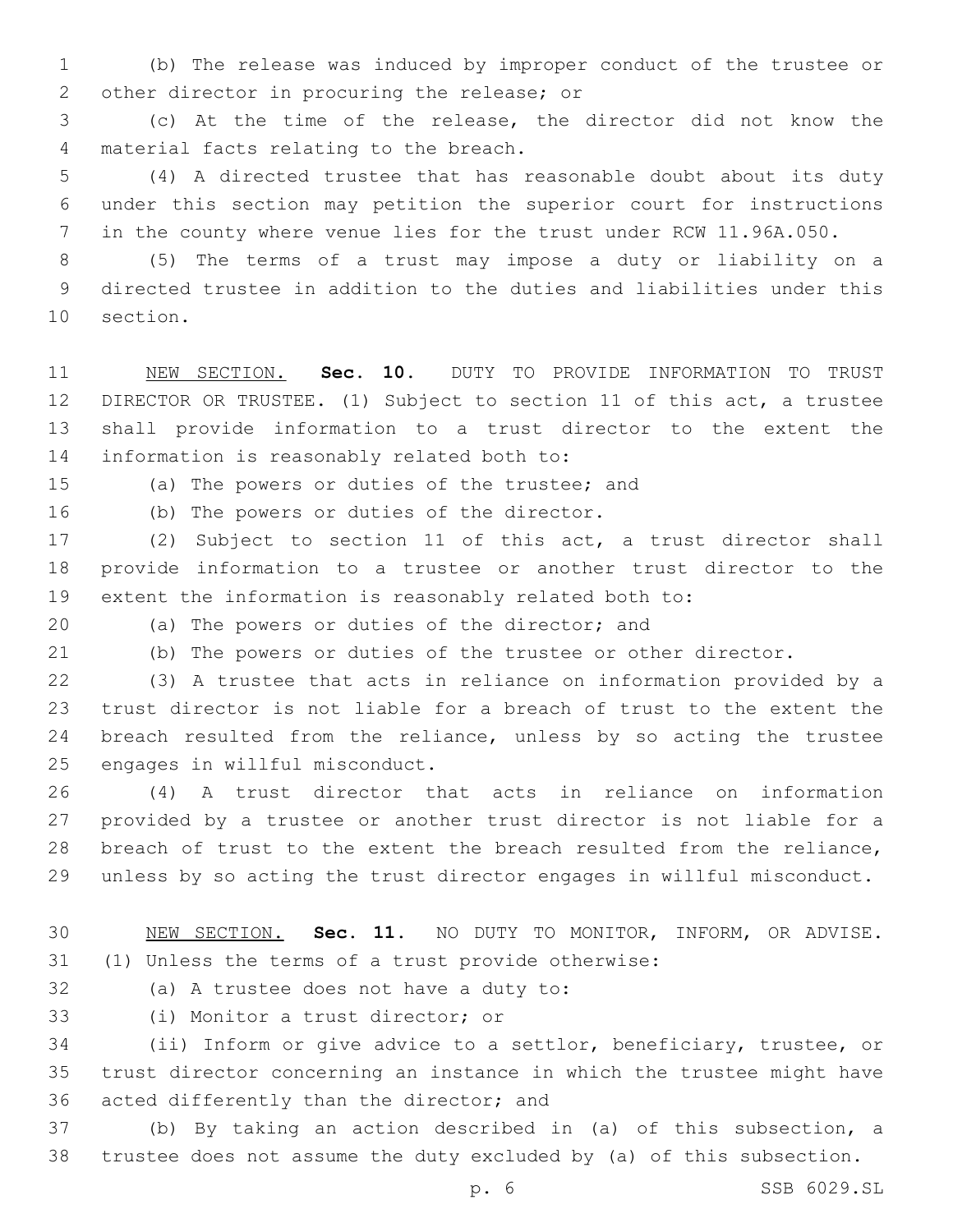(2) Unless the terms of a trust provide otherwise:

(a) A trust director does not have a duty to:2

(i) Monitor a trustee or another trust director; or

 (ii) Inform or give advice to a settlor, beneficiary, trustee, or another trust director concerning an instance in which the director might have acted differently than a trustee or another trust 7 director; and

 (b) By taking an action described in (a) of this subsection, a trust director does not assume the duty excluded by (a) of this 10 subsection.

 NEW SECTION. **Sec. 12.** APPLICATION TO COTRUSTEE. The terms of a trust may relieve a cotrustee from duty and liability with respect to another cotrustee's exercise or nonexercise of a power of the other cotrustee to the same extent that in a directed trust a directed trustee is relieved from duty and liability with respect to a trust director's power of direction under sections 9 through 11 of this act.

 NEW SECTION. **Sec. 13.** LIMITATION OF ACTION AGAINST TRUST DIRECTOR. (1) An action against a trust director for breach of trust must be commenced within the same limitation period under RCW 11.96A.070 as for an action for breach of trust against a trustee in a like position and under similar circumstances.

 (2) A report or accounting has the same effect on the limitation period for an action against a trust director for breach of trust that the report or accounting would have under RCW 11.96A.070 in an action for breach of trust against a trustee in a like position and 27 under similar circumstances.

 NEW SECTION. **Sec. 14.** DEFENSES IN ACTION AGAINST TRUST DIRECTOR. In an action against a trust director for breach of trust, the director may assert the same defenses a trustee in a like position and under similar circumstances could assert in an action for breach of trust against the trustee.

 NEW SECTION. **Sec. 15.** JURISDICTION OVER TRUST DIRECTOR. (1) By accepting appointment as a trust director of a trust subject to this chapter, the director submits to personal jurisdiction of the courts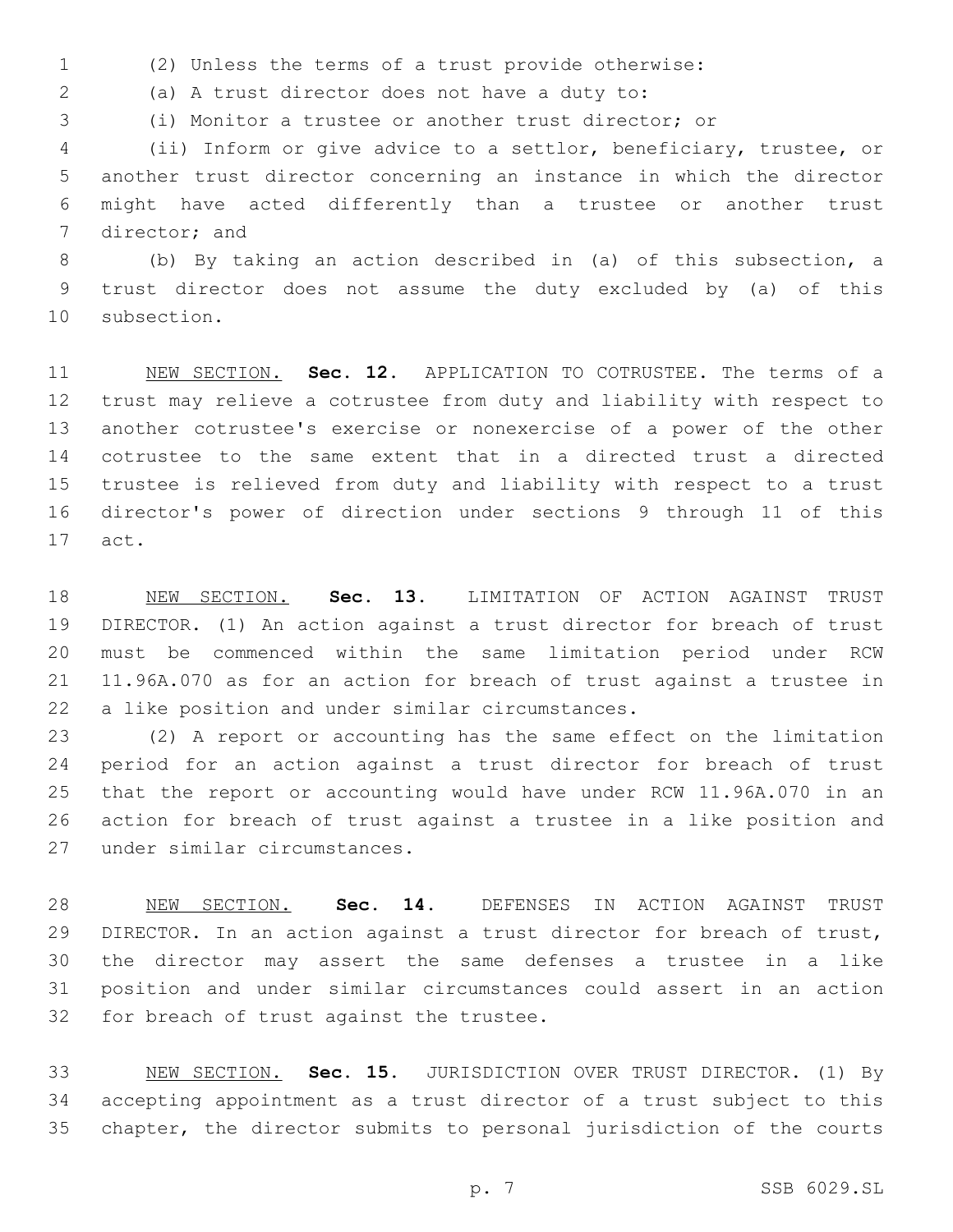of this state regarding any matter related to a power or duty of the 2 director.

 (2) This section does not preclude other methods of obtaining 4 jurisdiction over a trust director.

 NEW SECTION. **Sec. 16.** OFFICE OF TRUST DIRECTOR. Unless the terms of a trust provide otherwise, the rules applicable to a trustee apply to a trust director regarding the following matters:

- (1) Acceptance;8
- (2) Giving of bond to secure performance;9
- 10 (3) Reasonable compensation;
- (4) Resignation;11
- 12 (5) Removal; and
- 13 (6) Vacancy and appointment of successor.

 NEW SECTION. **Sec. 17.** UNIFORMITY OF APPLICATION AND CONSTRUCTION. In applying and construing this uniform act, consideration must be given to the need to promote uniformity of the law with respect to its subject matter among states that enact it.

 NEW SECTION. **Sec. 18.** RELATION TO ELECTRONIC SIGNATURES IN GLOBAL AND NATIONAL COMMERCE ACT. This chapter modifies, limits, or supersedes the electronic signatures in global and national commerce act, 15 U.S.C. Sec. 7001 et seq., but does not modify, limit, or supersede section 101(c) of that act (15 U.S.C. Sec. 7001(c)) or authorize electronic delivery of any of the notices described in section 103(b) of that act (15 U.S.C. Sec. 7003(b)).

 NEW SECTION. **Sec. 19.** The following acts or parts of acts are each repealed: (1) RCW 11.98A.010 (Application of chapter) and 2015 c 115 s 4; (2) RCW 11.98A.020 (Governing instrument) and 2015 c 115 s 5; (3) RCW 11.98A.030 (Statutory trust advisor) and 2015 c 115 s 6; (4) RCW 11.98A.040 (Remedies for breach of duty) and 2015 c 115 s 31 7; (5) RCW 11.98A.050 (Measure of liability for breach of duty— 33 Excuse from liability) and 2015 c 115 s  $8;$ (6) RCW 11.98A.060 (Vacancy—Directed trusts) and 2015 c 115 s 9;